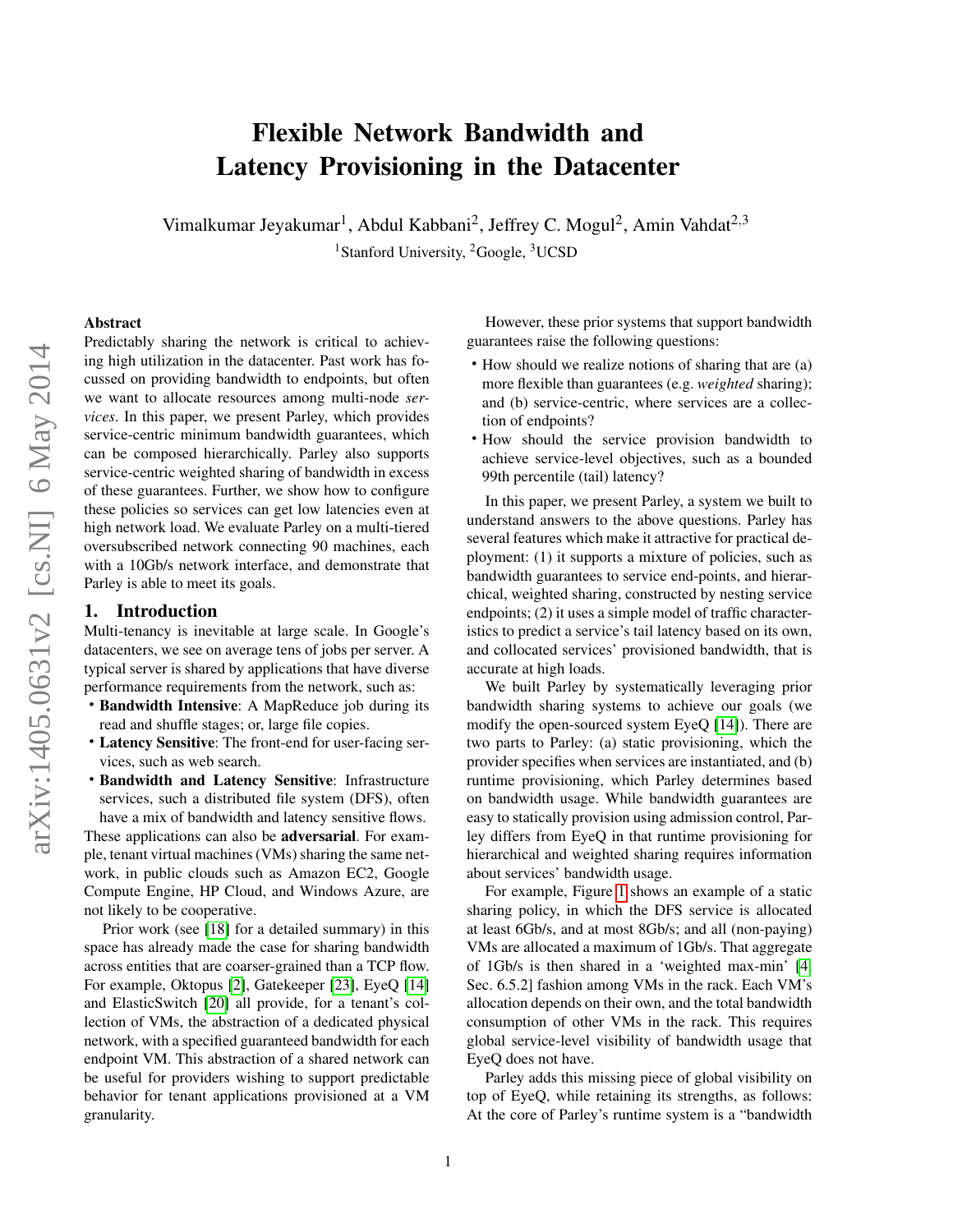

<span id="page-1-0"></span>Figure 1. Parley supports a hierarchical sharing policy. The top figure shows the service placement on machines under the rack of a given capacity, and the bottom half illustrates sharing policies at the machine and rack.

broker" that allocates capacities to services in a hierarchical fashion. At the lowest level, each VM (or job, or service endpoint) on a machine is allocated an aggregate transmit and receive *hose capacity*. These capacities are periodically tuned by the bandwidth broker to conform to the global policy, based on (i) service endpoint's machine-level utilization ([§3.2.1\)](#page-4-0), (ii) service's rackswitch-level utilization ([§3.2.2\)](#page-5-0), and (iii) service's overall fabric utilization ([§3.2.3\)](#page-5-1). Hose capacities are enforced directly in the *dataplane* using distributed, end-to-end congestion control. This decomposition of the global sharing objective into rack and machine sub-problems enables Parley to scale to a large datacenter.

Specifically, the main contributions of our paper are:

- The design and implementation of Parley that manages datacenter network bandwidth among services, in a flexible, and scalable fashion. Parley adds support for hierarchical allocations and distributed rate limiting, generalizing the notion of bandwidth guarantees provided by systems such as EyeQ and ElasticSwitch.
- Demonstrating that a service's soft-realtime latency requirements can be met by appropriately controlling peak network load.

# <span id="page-1-2"></span>2. Background and Requirements

Datacenter bandwidth is not free. Modern datacenter network topologies are typically multi-staged Clos



<span id="page-1-1"></span>Figure 2. The contention points for intra-cluster bandwidth that Parley addresses.

ically only at the top-of-rack switch). Measurements from a highly-utilized datacenter show that packet drops occur predominantly at such over-subscription points in the topology, as shown in Figure [2.](#page-1-1) The contention can be broadly classified into three cases:

- Host level: multiple jobs sharing a host share the host (NIC) transmit and receive bandwidth. On the transmit side, the host network stack is back-pressured, so we do not see any drops. However, a large fraction of dropped packets happen at the receiver, due to incastlike traffic patterns. We call this *host fanin*.
- First rackswitch: Due to rackswitch oversubscription, hosts under a rack can overwhelm the limited-capacity uplinks. We call this the *uplink overload*.
- Last rackswitch: Finally, some small fraction of drops happen *within the fabric*, because the fabric overwhelms the rackswitch's limited capacity to its hosts. We call this *downlink overload*.

Very few drops occur elsewhere within the fabric. We observe similar trends in other highly-utilized clusters.

Our goal is to address contention-induced packet drops, because TCP is the dominant protocol in the datacenter, and its default response to dropped packets aims at fair per-flow bandwidth allocation—without taking service-level requirements into consideration.

## 2.1 What does 'predictability' mean?

Our primarily goal is to share bandwidth in a programmable and well-specified fashion, and to have low, bounded tail latency. We argue that many seemingly different notions of predictability can be mapped to offering guarantees on aggregate bandwidth at a contention point.

Service-level guarantees. Consider large-scale dataanalysis jobs with multiple MapReduce stages, which care most about total completion time. The total job completion time is a complex function of the number of CPUs (number of workers), the available network bandwidth, and the number of barriers (stages) in the job [\[8\]](#page-13-7). Job completion time generally does not depend on shortterm network latency. Parley allows the job scheduler to request bandwidth while accounting for contention at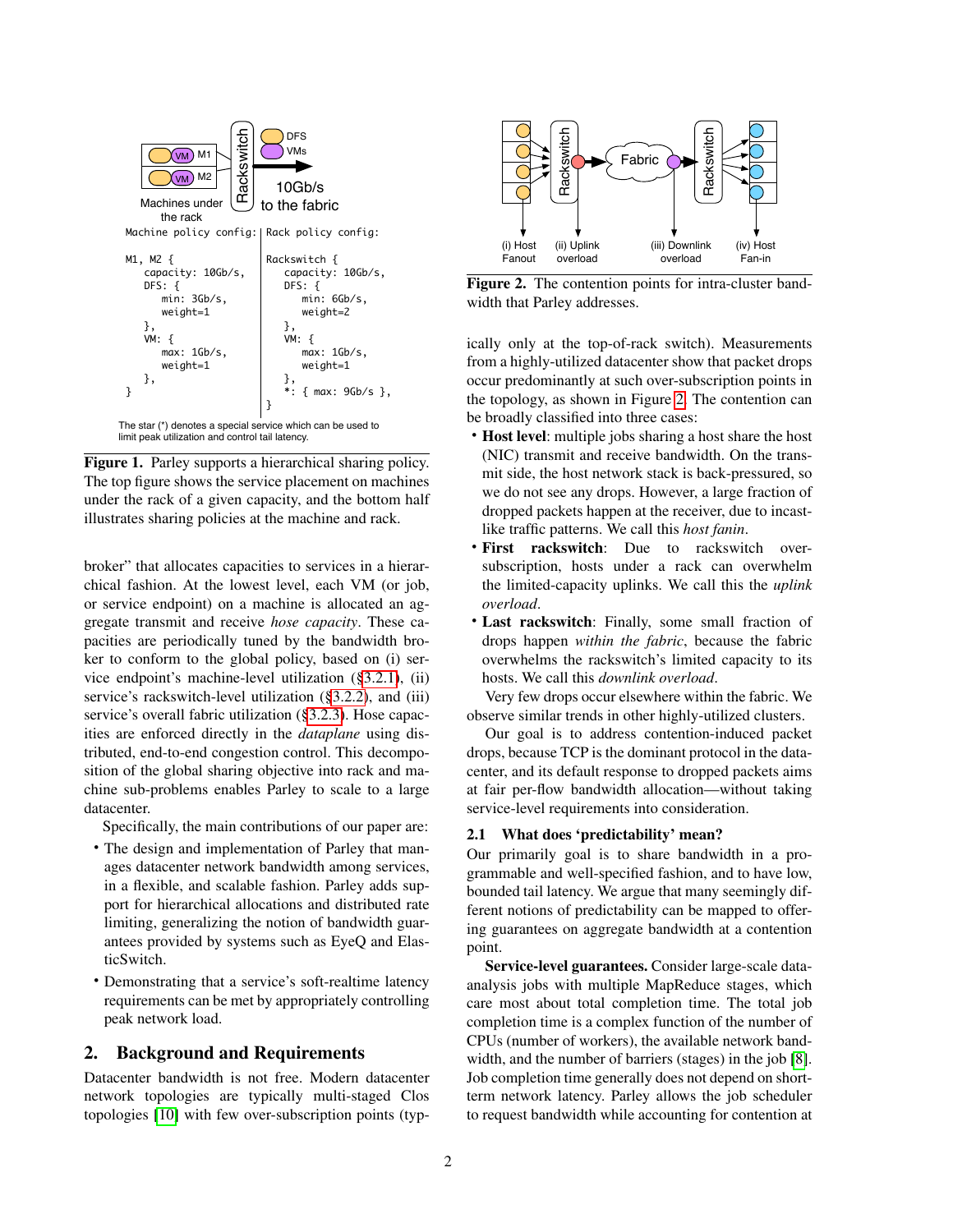the machine and rack level. This explicit guarantee al-lows the job scheduler to make better decisions [\[8\]](#page-13-7) when placing jobs and orchestrating transfers, *enabling* predictable job completion times.

Latency. Infrastructure services also have have stringent requirements on tail latency (e.g., <20ms response time for 1MB IO operations at the 99th percentile). Achieving tail latency guarantees is hard, as this fundamentally depends on the stochastic nature of flow arrivals. This fundamental dependence cannot be avoided. However, given a model of flow arrivals, a bandwidth guarantee can *bound* tail completion times.

For example, if the inter-flow arrival times are exponentially distributed, and their processing times (i.e. flow sizes) are also exponentially distributed, then the distribution of flow completion times can be explicitly written down as a function of the service instance's allocated bandwidth. That is, in a steady state  $M/M/1$ /FIFO queue, the flow completion time *t* (i.e. waiting time + service time) has the probability density function [\[12\]](#page-13-8)

$$
f(t) = \begin{cases} \mu(1-\rho)\exp(-\mu(1-\rho)t) & t > 0\\ 0 & \text{otherwise.} \end{cases}
$$

where  $\mu$  is the average service *rate* (a function of the available capacity), and  $\rho \in (0,1)$  is the average load on queue. For example, if the average flow size 1MB,  $\mu$  is 1.25 per ms at 10Gb/s; we can then deduce that 99% of flow completion times are <18.4ms.

By empirically measuring the distribution of flow sizes, service times, and inter-arrival times (all of which change relatively infrequently), we can do an offline simulation to derive a bandwidth guarantee requirement that will support robust bounds on a flow's tail latency. Though the formula makes an assumption about the distribution of flow sizes and their inter-arrival times, we discuss in [§4](#page-7-0) how we can bound latency without modeling or making assumptions about the arrival process, using a simple counting argument.

Thus, to deal with latency requirements, Parley can explicitly guarantee aggregate capacity to service endpoints, and control the peak load on the network.

Summary: The main takeaway is that for many use cases, explicit bandwidth guarantees at the level of service endpoints (e.g. VMs), and control of the peak load on the network, helps application-specific schedulers to maintain predictability for their own metrics. Hence, Parley provides knobs to share network bandwidth in a flexible fashion, and strives to meet these requirements as quickly as possible.

#### 2.2 Related Work

Many works address bandwidth management within a cluster. Since we build on top of EyeQ [\[14\]](#page-13-3), we inherit its benefits over prior work such as Seawall [\[24\]](#page-13-9), Gatekeeper [\[23\]](#page-13-2), Oktopus [\[2\]](#page-13-1), and FairCloud [\[21\]](#page-13-10). We therefore focus on more recent work.

Both EyeQ [\[14\]](#page-13-3) and ElasticSwitch [\[20\]](#page-13-4) only offer work-conserving (and non work-conserving) bandwidth guarantees to individual service endpoints. CloudMirror [\[16\]](#page-13-11) argues for asymmetric transmit and receive guarantees. However, they are limited in their ability to handle network congestion in a flexible fashion. If the network is congested, bandwidth is shared in a maxmin fashion either across receiving endpoints (EyeQ), or across contending source/destination host pairs (ElasticSwitch), which need not necessarily match service-specific goals. In [§6.3](#page-10-0) we show how this flexibility helps in controlling tail latency at high loads.

The bandwidth enforcer in Google's B4 SDN WAN [\[13\]](#page-13-12) allocates bandwidth at the granularity of (QoS,src-datacenter,dst-datacenter) tunnels. This approach does not scale to allocations within a datacenter, due to the large number of (source,destination) pairs. Instead, Parley's optimization decomposition decouples mechanisms for pairwise allocations between source/destination hosts from service-level allocations, which helps scalability.

Hadrian [\[1\]](#page-12-0) describes a hierarchical, workconserving hose model to guarantee a tenant a minimum inter-tenant bandwidth. However, Hadrian requires switch changes to count the number of flows on a per-tenant basis, which changes quite frequently. It is unclear if this is practical, and whether Hadrian's allocations are stable over time. However, the policy framework we describe in this work is rich enough to capture inter-tenant isolation as well.

DRL [\[22\]](#page-13-13) focuses on distributed rate limits by having service endpoints exchange demands using a gossipprotocol. However, distributed rate limits alone is insufficient in sharing bandwidth in a predictable fashion, as a service can target its entire bandwidth share at a single machine. Our approach is inspired by DRL, but uses a hierarchical decomposition to explicitly handle the major oversubscription points. For instance, by aggregating service endpoints at a machine and rack level, we flexibly share limited machine and rack bandwidth.

Commercial switches [\[6\]](#page-13-14) do support hierarchical sharing policies. However, these policies are limited: First, switches can only drop packets, and we need traffic admission control to deal with malicious traffic. Second, switches only offer a link-centric sharing policy. In practice, we desire an *end-to-end* view for allocating bandwidth, regardless of the physical topology.

The line of work on Dominant Resource Fairness (DRF) [\[9,](#page-13-15) [5\]](#page-13-16) defines a fairness metric when sharing *across* multiple resource types, such as CPU, memory, and network, but rely on other mechanisms to *enforce*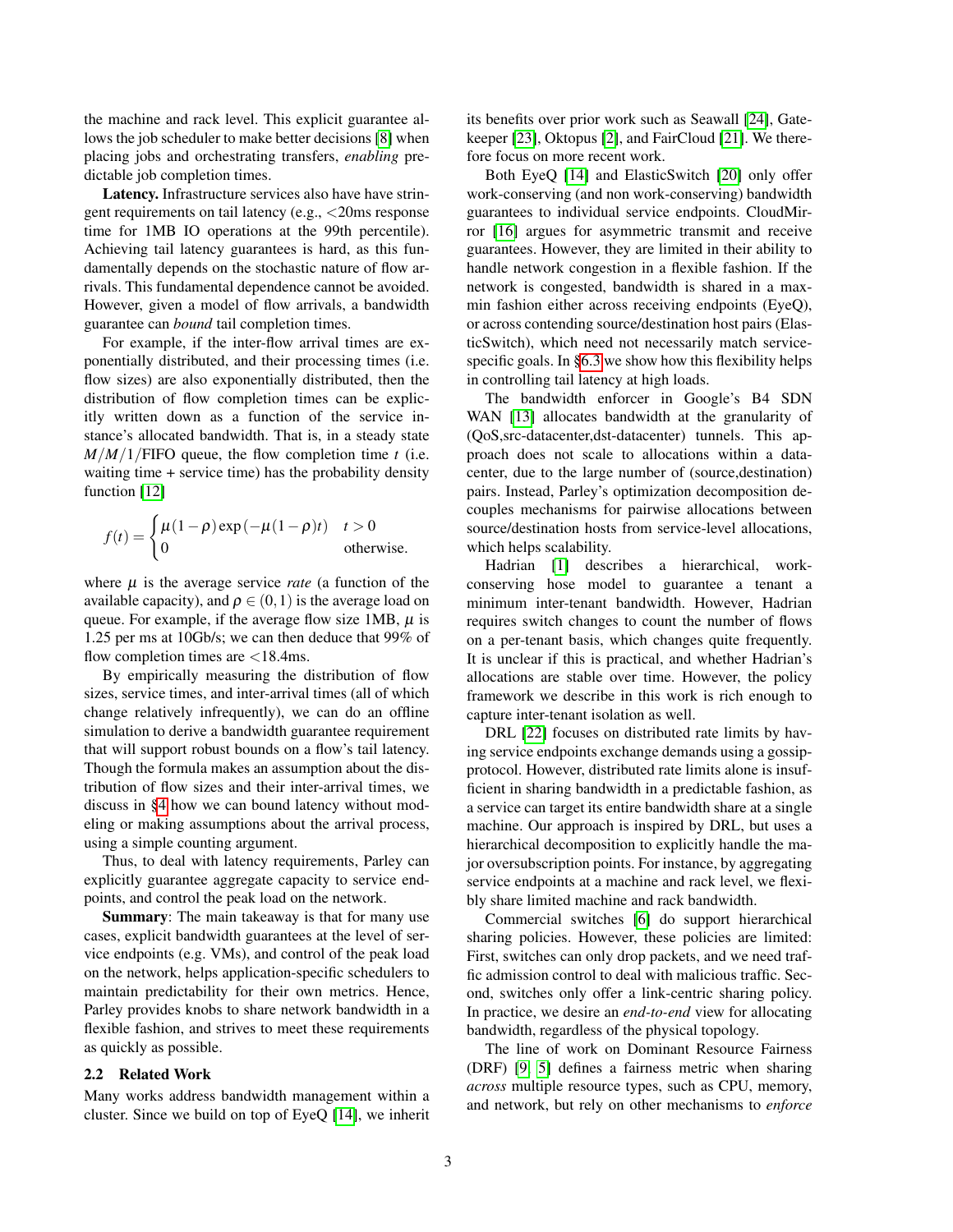these allocations. Parley can be used as an enforcer for network bandwidth.

# 3. Design

We now detail the design of Parley, starting with its approach to specifying bandwidth guarantees. We then describe the high-level system architecture, and each component in more detail.

## 3.1 Specifying Sharing Policies

In Parley, a policy is specified with respect to hierarchies of services at one contention point. Services are traffic bundles that are uniquely identifiable using a packet filter; a service can be a single endpoint, a collection of endpoints, or sub-flows within an endpoint. The service hierarchy must be a tree (i.e. no loops). Each service has both a machine-level and rack-level policy, to cover the primary contention points in a datacenter. A service can have different policies for transmit and receive.

For instance, at the machine level, all flows terminating at the Distributed File System (DFS) service port are part of the DFS service, even if they involve multiple source servers. At the rack level, the DFS endpoints can be aggregated into one service S1, and VM endpoints can be aggregated into another service S2, but a DFS endpoint cannot be part of both S1 and S2.

A flow between a source and destination can be part of multiple services; e.g., traffic from a MapReduce client to a DFS server consumes bandwidth both at MapReduce and DFS, and is therefore charged to both services. The guarantee for traffic between two services is limited to the minimum of the two service-specific guarantees. E.g., a flow between a MapReduce client guaranteed 2Gb/s and a DFS server guaranteed 1Gb/s will be guaranteed only 1Gb/s.

A policy is configured using several parameters:

- Min bandwidth: the guaranteed bandwidth for the service; the default is 0, implying no guarantee.
- Max bandwidth: the limit on the service's bandwidth; the default is "unlimited."
- Weight: excess bandwidth (what remains after all guarantees have been met) is shared among contenders based on their weights (subject to their max limits). Weights encode a service's relative importance. The default weight is 1.

Policies can be specified statically, or can be changed any time to support dynamic reservations [\[27\]](#page-13-17). Note that in the case of guarantees, admission control and job placement must ensure that the guarantees can be satisfied in the worst case (i.e., when all services demand their full guaranteed bandwidth). When aggregating services, the guarantee for the parent service must at least be the sum of guarantees of its child services.

The most constrained policy determines the service allocation. For instance, consider a situation where there

are 10 MapReduce jobs in a rack, and each job has machine-level policy (weight  $= 1$ , max  $= 1$ Gb/s). If MapReduce jobs in aggregate have a rack-level policy (max = 5Gb/s), and all jobs are active, each job can send at 0.5Gb/s. However, if only one job is active, it cannot grab the entire 5Gb/s, since its machine-level policy is the most constrained, and takes effect. Thus, besides the static policy, there is a dynamically computed *runtime policy* which is actually enforced. Note that service policies are implicitly constrained by machine and rack capacities.

Why have hierarchical policies? A hierarchical policy is one way to quantify the over-provisioning *risk*, which makes sharing *unambiguous* at every contention point, instead of letting services battle it out between themselves. Without hierarchy, we would have to provision for the worst case simultaneously at each contention point, which usually does not happen often, and can waste capacity. Hierarchies are also useful from an operational perspective; since Parley exposes both guarantees and runtime policies for every service, it is easier to debug when a service does not get its bandwidth.

## 3.2 Design components

Parley consists of three components, each responsible for computing and enforcing both transmit and receive bandwidth allocations, at different contention points. Figure [3](#page-4-1) shows the high-level architecture. These components work together to enforce the static policy.

- The Machine shaper handles host fanin and fanout. Its job is to enforce service shares only at a machine granularity, according to the static and runtime machine policy. It allocates bandwidth at the granularity of (source,destination) pairs of communicating hosts [\[14\]](#page-13-3).
- The Rack broker handles the downlink and uplink overload on every rack. Its job is to dynamically compute per-service per-machine policy, so that the static rack policy is enforced by the machine shaper.
- The Fabric broker handles distributed rate limits, to enforce bandwidth caps on various services at the global scale. It dynamically computes a per-rack, perservice policy to enforce the static fabric policy.

Figure [1](#page-1-0) in [§1](#page-0-0) shows an example with two services: VMs and DFS. To simplify discussion, we assume there are no fabric-level shares for both services. There are two machines with 10Gb/s capacities under the rackswitch, which has a 10Gb/s bandwidth to the fabric. The rack sharing policy is to divide bandwidth such that VMs gets at most 1Gb/s, and DFS gets at least 6Gb/s. Thus, when every service is active, (M1,VM), (M2,VM) will get 0.5Gb/s each, and (M1,DFS), (M2,DFS) are allocated 4Gb/s each. When (M2,DFS) is idle, (M1,DFS) is allocated 8Gb/s, and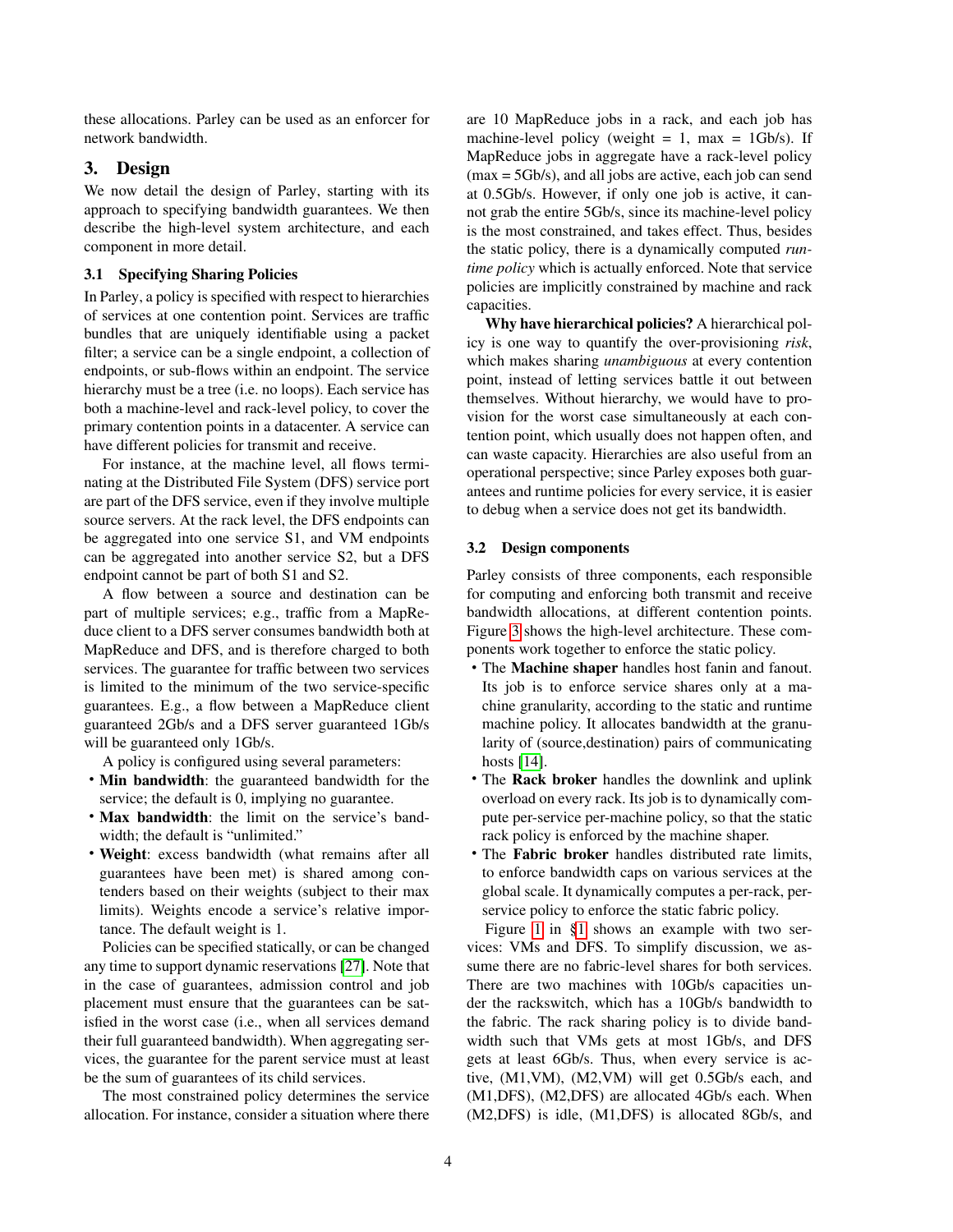

<span id="page-4-1"></span>Figure 3. Parley consists of distributed machine shapers, rack-local brokers and a fabric broker that work together to enforce policies at different contention points.

when all VMs are idle, (M1,DFS) is allocated the entire 9Gb/s.

Note that the rack broker only computes (machine,service) shares, and is not concerned with traffic patterns that change frequently. The machine shaper works at fast timescales, to ensure machine runtime policy is enforced regardless of fine-grained communication patterns. This timescale requirement has a direct impact on the design of the individual components, which we detail next.

## <span id="page-4-0"></span>3.2.1 Machine shaper

A machine may run a number of services, each perhaps in its own virtual machine. The problem of enforcing machine-level bandwidth shares is the same problem solved by EyeQ [\[14\]](#page-13-3): On the transmit side, the machine shaper consists of a single root rate limiter that enforces an aggregate rate limit on the service's traffic leaving the machine. In addition, per-destination rate limiters enforce receive-bandwidth shares. The receive-bandwidth shares are computed at the receiver, and signalled back to the sources using a feedback packet.

On the receive side, each service is attached to a rate meter, which is allocated some capacity *C*. The rate meter periodically measures the aggregate bandwidth utilization  $y(t)$  of the service, and continuously computes *one* rate  $R(t)$  such that the aggregate utilization  $y(t)$ matches the service capacity *C*. This is done iteratively using a control equation:

$$
R(t+T) = R(t) \times \left(1 - \alpha \frac{y(t) - C}{C} - 1_{\text{marked}(t, t+T)} \frac{\beta}{2}\right)
$$

where *T* is a configurable time period,  $\alpha$  is a parameter chosen for stability. The value  $\beta$  is the fraction of Explicit Congestion Notification (ECN) marked packets, and is used only if there are marked packets in the interval *t* and  $t + T$  (denoted as  $\mathbb{1}_{\text{marked}(t,t+T)}$ ). The control equation water-fills  $R(t)$  such that the utilization  $y(t)$ matches capacity *C*.



<span id="page-4-2"></span>Figure 4. An example of a max-min fair allocation (across senders at a receiver) computed by the machine shaper. The allocation is computed at the receiver, and communicated to senders using feedback messages. The end-to-end allocation is computed in a distributed fashion using only local information.

The receiver samples incoming packets (1 every 10kB) and sends feedback to the source IP address. Sampling ensures that heavy hitters are rate limited. The feedback message encodes  $R(t)$  serialized in a custom IP packet. When a sender service receives feedback from a particular destination, it creates/updates a rate limiter to the destination, under the sender's root rate limiter, to enforce the bandwidth allocation (as shown in Figure [4\)](#page-4-2)

Weighted allocation across senders. When two services communicate with each other, their receivers can divide allocated capacity in a weighted fashion across senders: The sender simply scales its feedback to  $w_{\text{sender}} \times R(t)$ . The weight ensures that the rates of senders 1 and 2 are always in the ratio  $w_1 : w_2$ .

.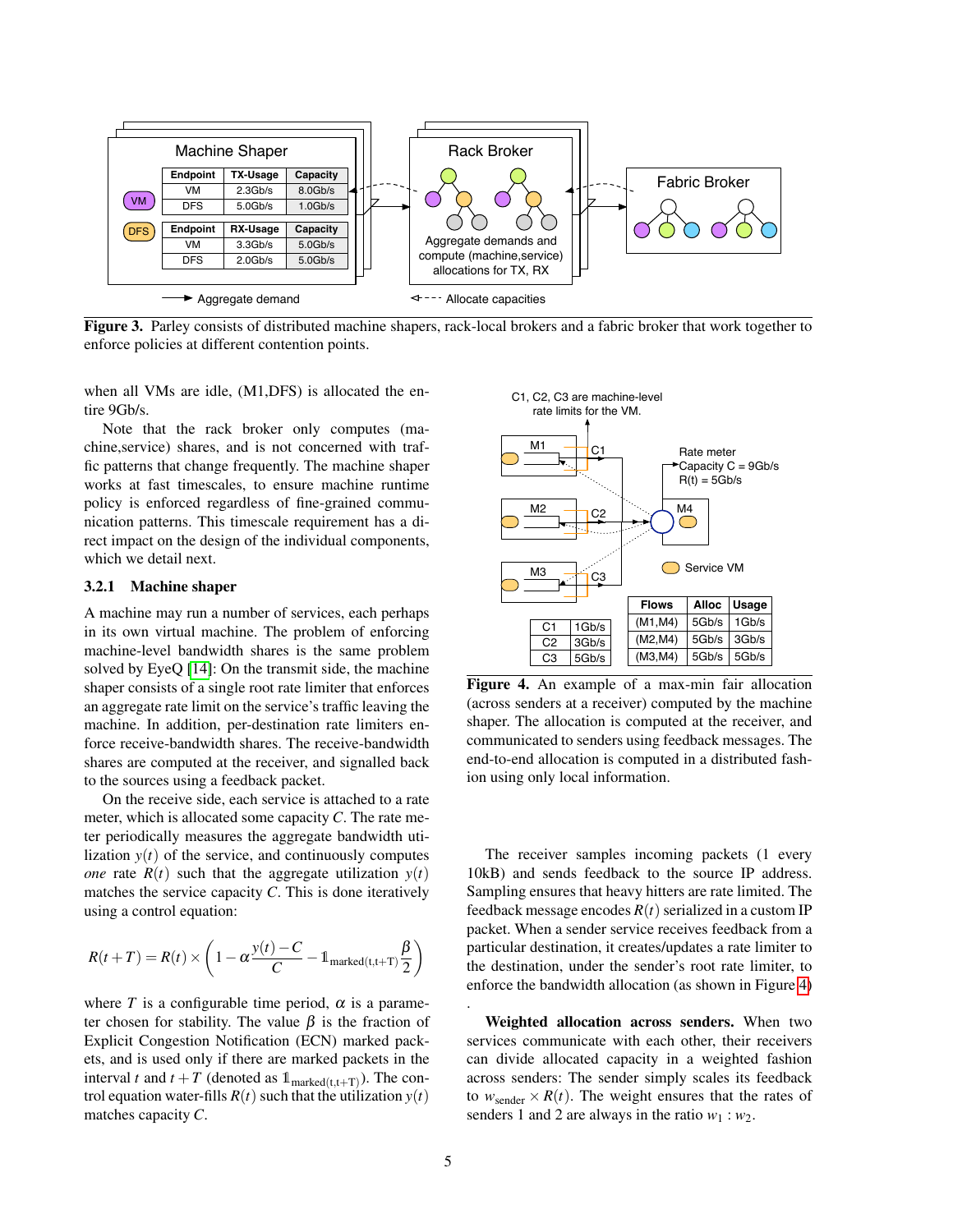

<span id="page-5-2"></span>Figure 5. Inter-tenant sharing is a special case of hierarchical sharing.

Inter-tenant sharing. For the heavy bandwidth consumers such as DFS, a common requirement is to share bandwidth among its own users, according to some specified policy (typically weighted shares). Since the notion of a 'service' is flexible, it can further be *deaggregated* into 'service:user.' For instance, if HBase (HB) and VMs both use DFS, we can create the service hierarchy shown in Figure [5](#page-5-2) (S2 being another service). Deaggregation enables delegation, where services can use Parley to manage their bandwidth. Each packet is associated with a leaf node identified using packet classification rules installed on the machine, both on the transmit and the receive path.

Parameter guidelines: We use the same parameter settings as in EyeQ:  $T = 200 \mu s$  and  $\alpha = 0.5$ . Note that the receiver *does not keep track of the number of senders*. This is by design: datacenter measurements [\[3\]](#page-13-18) show high flow-arrival rates at a host (hundreds/second), which makes per-flow tracking expensive and complex.

# <span id="page-5-0"></span>3.2.2 Rack broker

The machine shaper realizes an allocation using only information locally available at a machine, so it can only satisfy the machine policy. The rack broker aggregates service-level bandwidth usages across machines in a rack, uses these values as 'demands,' and computes a machine-level transmit/receive runtime policy for each service. This policy determines the service's transmit and receive capacity. The transmit capacity is set on the (machine,service) root rate limiter, and the receive capacity is set on the (machine,service) root rate meter. Once these capacities are set, the machine shaper enforces these capacities continuously. *Note that the rack broker does not track (source-ip,destination-ip) communicating pairs.* This is the key difference between our mechanism and a similar control mechanism in Oktopus [\[2,](#page-13-1) §4.3].

The design of the rack broker is best explained by an example. Consider the desired sharing policy shown in Figure [6](#page-6-0) (assume for now that the demands were computed before the rack broker kicks in). The problem of determining the per-machine service policy that satisfies the rack policy can be done in two passes:

- 1. A bottom-up pass from child to root that computes the aggregate demand at each intermediate node in the sharing hierarchy.
- 2. A top-down pass that computes the new runtime policies at each node in the sharing hierarchy, according to the parent's policy.

We make two assumptions: First, knowing the rack's capacity to the fabric core (i.e., the 50Gb/s in Figure [6\)](#page-6-0) greatly simplifies bandwidth allocation. This is feasible as datacenter operators have full control over their network infrastructure, and so the rack broker can periodically query (say) an OpenFlow controller about the rack uplink capacities. Second, we assume that the uplinks are evenly utilized, so we can treat them as one single link. But recall that the machine shaper's allocations fall back gracefully even if there is in-network congestion (which is often only transient).

Allocation Algorithm: The runtime weighted maxmin allocations and min/max guarantees can be computed by the classical water-filling algorithm [\[4,](#page-13-5) § 6.5.2]. Each iteration of the algorithm satiates the demand for one service. We do not rate limit endpoints whose demand is less than its capacity determined by the water-fill algorithm, as rate limiting shows a flow's progress, and increases its flow completion time ([§4,](#page-7-0)[§7\)](#page-12-1).

## <span id="page-5-1"></span>3.2.3 Fabric broker

The rack broker allocates bandwidth based on a capacity assigned to the rack, and based on (rack,service) limits. These limits can in turn be adjusted based on the global fabric bandwidth consumption of a particular service. The rack broker at each rack communicates the (rack,service) demands to a global fabric broker, which uses these demands and in turn computes new (rack,service) allocations using the same max-min algorithm shown above. The fabric broker operates at a slower timescale, running every  $T_{\text{fabric}} = 10$  seconds.

#### 3.3 Scalability

The EyeQ [\[14\]](#page-13-3) paper discusses scalability of the machine shaper in detail. We therefore focus on the rack and fabric brokers, both of which have the same design.

Using measurements from production clusters, we find that the approach that aggregates (machine,service) tuples across machines under a rack and fabric scales well. To make the right allocations, the rack broker only needs to know the bandwidth utilization of the heavy bandwidth consuming services. If we define a "heavy rack-consumer" as a service using at least 100Mb/s of rack bandwidth (averaged over 5-minute intervals) we observe 10–100 of such heavy consumers per rack. If we set a higher threshold of 1Gb/s for a "heavy fabricconsumer" the number rapidly diminishes. It is therefore practical to collect and process service-level usages.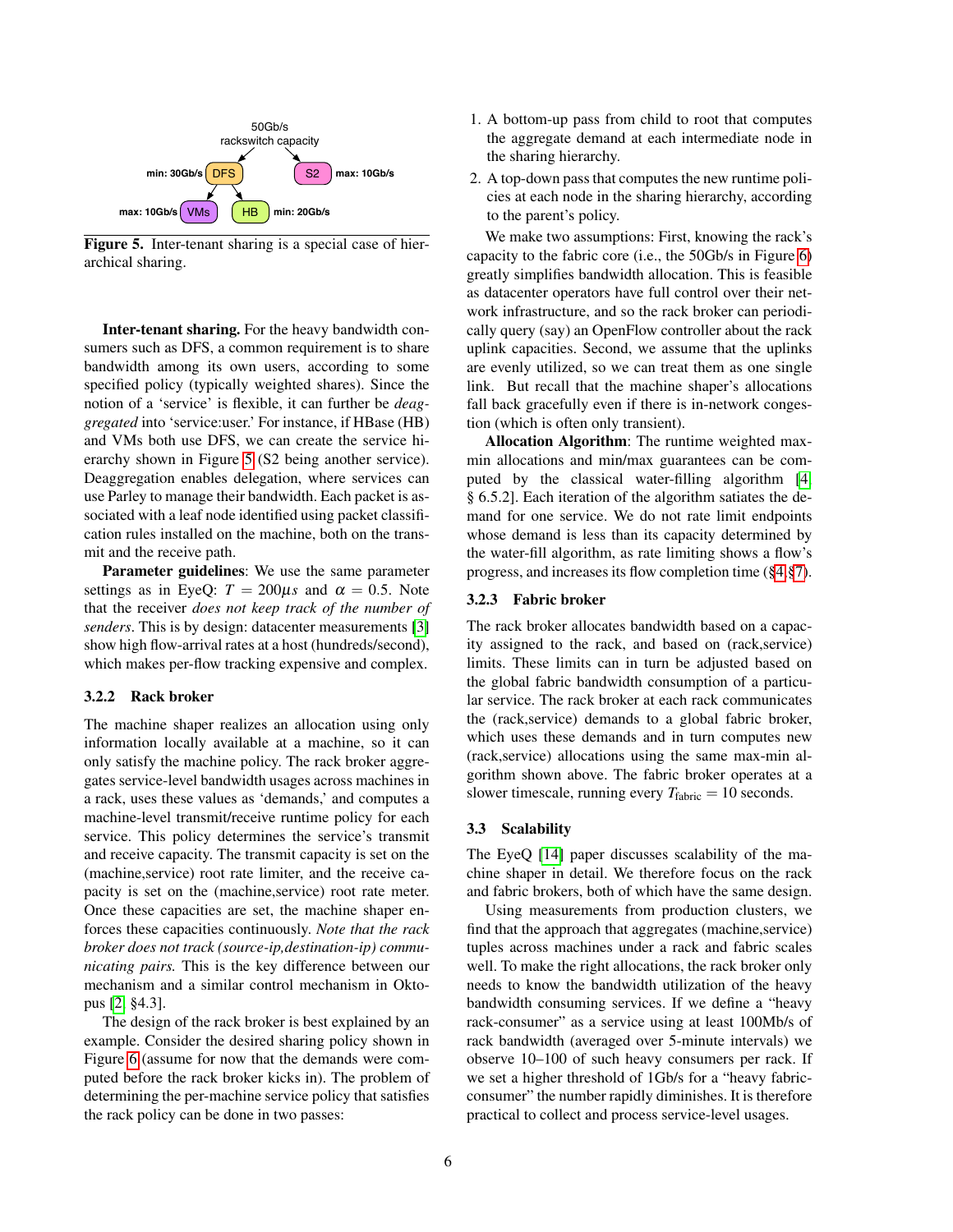

<span id="page-6-0"></span>Figure 6. An example illustrating the hierarchical max-min allocation, computed at the rack level in two steps: (i) aggregate measurements, and (ii) enforce allocations. The red boxes denote the only entities (service instances) that are rate-limited.

## 3.4 Optimization Decomposition

The key idea behind splitting the problem into multiple sub-problems is the principle of optimization decomposition. A sharing objective is decomposed into multiple sub-problems that execute in a distributed fashion. We refer the reader to [\[19\]](#page-13-19) for a detailed discussion on the mathematical foundations of optimization decomposition.



Figure 7. Optimization decomposition in Parley.

Parley uses this approach, which has also been adopted by other bandwidth-management systems [\[13,](#page-13-12) [25\]](#page-13-20), and inherits several benefits:

- Scalability: Each shaper/broker is responsible only for a portion of the datacenter, and the optimization decomposition leads to a design that scales with the datacenter size. The machine shaper deals with no more than a few tens of services; the rack broker deals with no more than a few 100s of (machine,service) pairs in the rack; and the fabric broker deals with more no than tens to hundreds of racks.
- Fault tolerance: The scale-out design ensures graceful degradation, as un-failed parts of the system will continue normal operation. For instance, since the

machine shaper uses ECN marks to detect when the network is congested, the rack broker can fail without significantly affecting the system. The allocations degrade gracefully, and by design, the receivers will get a max-min share of the rackswitch bandwidth.

The main disadvantage of optimization decomposition is that the bandwidth allocation according to specified policy is not computed in one shot, but over a sequence of iterations. This can delay the speed at which a service can get its full allocation. While this is typically not a big concern at fabric scale, a service must be able to grab its fair bandwidth share quickly at the rack level. Our design choice to not rate limit services that are not consuming their full bandwidth share gives them the ability to ramp up quickly.

One possible concern is that services, when not rate limited, can burst to gain an unfair share of bandwidth and affect other service allocations. The effect of this burst is limited, as the machine-shaper kicks in quickly (within hundreds of micro-seconds) during transient network congestion, ensuring that services are not starved.

#### 3.5 Are demands stable?

The bandwidth brokers operate at three different timescales: (i) the machine shaper operates at network round-trip timescales, (ii) the rack broker operates at timescales of seconds, and (iii) the fabric broker operates on multiple tens of seconds. One might wonder if the (machine,service) demands are stable for a long enough period that the rack broker can kick in, and the same for the global fabric broker. Figure [8](#page-7-1) presents evidence that demands are indeed stable, so the individual brokers can operate effectively over the timescales they are designed for.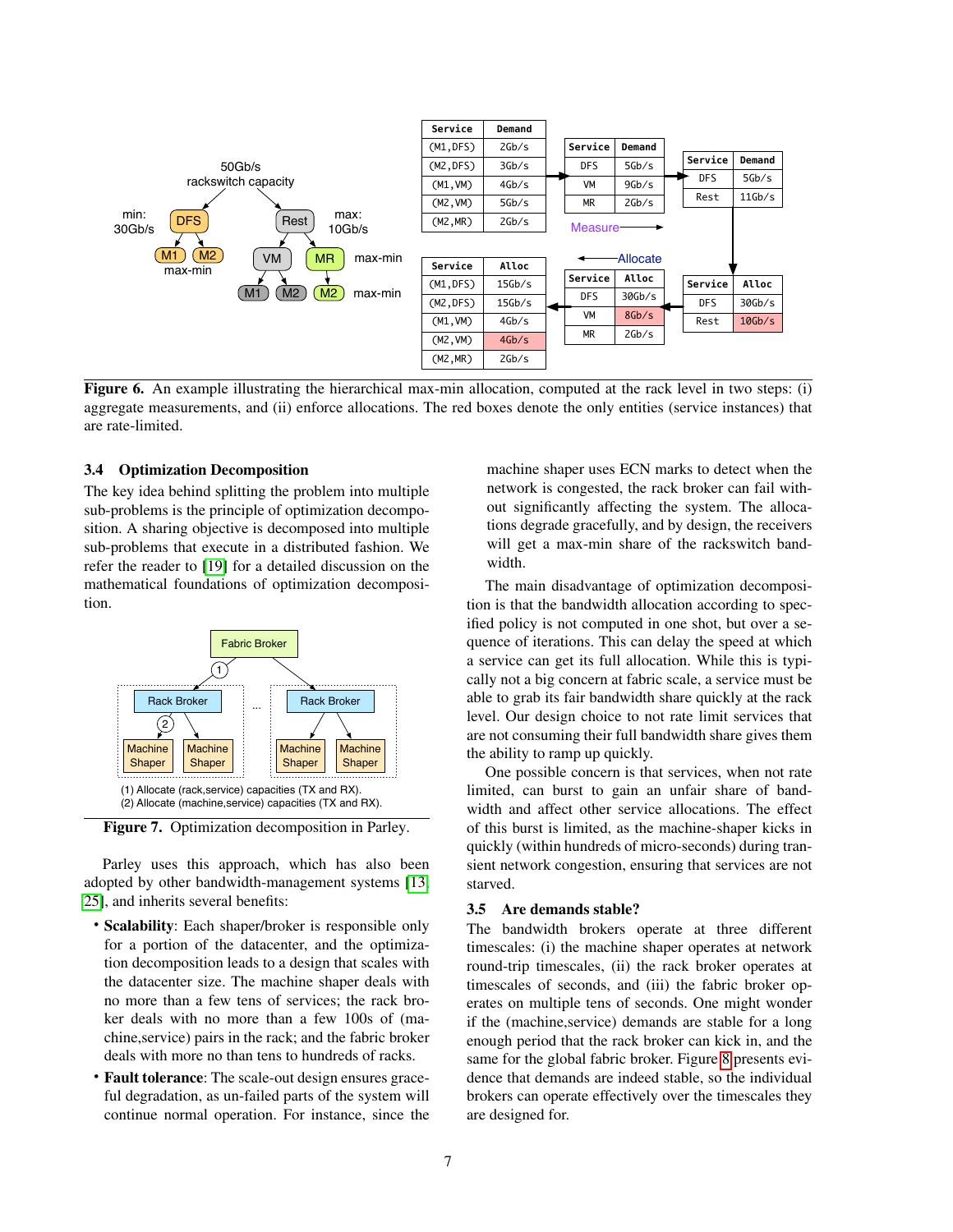

<span id="page-7-1"></span>Figure 8. Time series of uplink and downlink utilizations (averaged over 1s) of a highly utilized rack, showing that the link utilizations are fairly stable over multiple seconds.

By design, the rack broker kicks in and enforces allocations only when the bandwidth usage is above limits specified by policy. Figure [8](#page-7-1) shows the utilization (averaged over 1 sec.) of one highly-utilized rack in a production data center. We see that the aggregate transmit and receive utilizations remain fairly stable over multiple seconds, and thus the timescale of a few seconds is pragmatic. We don't have visibility at smaller timescales in production traffic.

## <span id="page-7-0"></span>4. Provisioning for Latency

In [§2,](#page-1-2) we showed how a bandwidth guarantee enables services to achieve a bound on the tail flow completion times. The formula, however, made an assumption that flow arrivals are Poisson, and that flow sizes are exponentially distributed with a given mean.

While this model serves as a useful guide to provision systems, it is often the case that flow arrivals are not Poisson. Prior datacenter measurement work shows that flow arrivals are *bursty* [\[3\]](#page-13-18). Therefore, we seek a guideline that does not make assumptions on flow sizes (except that they are finite), or flow service order (except that the system is work-conserving), or any particular flow arrival pattern. Since we make minimal assumptions, the bound will serve as a useful guideline to reason about the worst-case performance.

We model a latency-sensitive endpoint as a workconserving queue of capacity *C* that is shared with other endpoints. It is impossible to have any guarantees unless we constrain the arrivals in some fashion. Suppose  $B(t_1,t_2)$  refers to the number of bytes received by the queue between time  $t_1$  and  $t_2$ . Consider a constrained arrival process parameterized by  $(\sigma, \rho)$  [\[7\]](#page-13-21) such that:

$$
B(t_1, t_2) \leq \sigma + \rho C(t_2 - t_1)
$$
 (1)

for all  $t_1 < t_2$ . Here,  $\sigma$  quantifies the arrival burstiness, and  $\rho \in (0,1)$  quantifies the average long-term <span id="page-7-3"></span>rate. Then, we can show that the flow completion time FCT( $f$ ) of any flow  $f$  of size  $Z(f)$  satisfies:

$$
\text{FCT}(f) \le \frac{\sigma + Z(f)}{C(1 - \rho)}
$$
 (2)

The proof is by a counting argument: Let  $S(f)$  and  $F(f)$  denote the start time and finish time for a flow *f*. Now, the number of bytes arriving to the server between  $S(f)$  and  $F(f)$  is constrained by Equation [1.](#page-7-2) We have:

 $F(f)$  < Start time + Waiting time + Service time

$$
F(f) \le S(f) + \frac{B(S(f), F(f))}{C} + \frac{Z(f)}{C}
$$

$$
(1 - \rho) F(f) \le (1 - \rho) S(f) + \frac{\sigma + Z(f)}{C}
$$

Since  $\rho \in (0,1)$ , the quantity  $(1-\rho) > 0$ , and therefore:

$$
F(f) - S(f) \le \frac{\sigma + Z(f)}{C(1 - \rho)}
$$
  
\n
$$
\implies \text{FCT}(f) \le \frac{\sigma + Z(f)}{C(1 - \rho)}
$$

*Alternatively, this bound can be used as a guideline to limit the peak load* ρ *on the network to keep FCT under a desired value.* The bound only assumes a  $(\sigma, \rho)$ constraint on arrivals to the work-conserving queue, and that latency-sensitive flows are not rate limited. A ratebased congestion control can control the long-term load ρ. The burst size σ is the maximum of two components: (i) the excess line-rate burst due to delayed convergence of the congestion control algorithm, and (ii) the burstiness of sender rate limiters. From experiments, we found that the burst due to convergence time is the dominant factor; i.e., if the congestion control algorithm converges in *t* seconds, then the queue sees a maximum burst of  $C \times t$ .

<span id="page-7-2"></span>For example, if C=100Mb/s, and the congestion control algorithm takes 10ms to converge, then the maximum burst size is about 83 MTU sized packets. Once the congestion control algorithm converges, the only burstiness is due to rate limiters at senders. To quantify this burst, we set up an experiment using the Mininet network emulator as follows: 100 hosts talk to one receiver using long-lived TCP flows rate limited to to 1/100th of the desired load  $\rho$  at the receiver. The rate limiters were configured with a maximum burst size of 64kB, and we measure the queue sizes at the receiver. Figure [9](#page-8-0) plots the distribution of queue sizes for various values of  $\rho$ . We find that even at 90% load, the 99th percentile queue size is less than 25 packets, which is smaller than the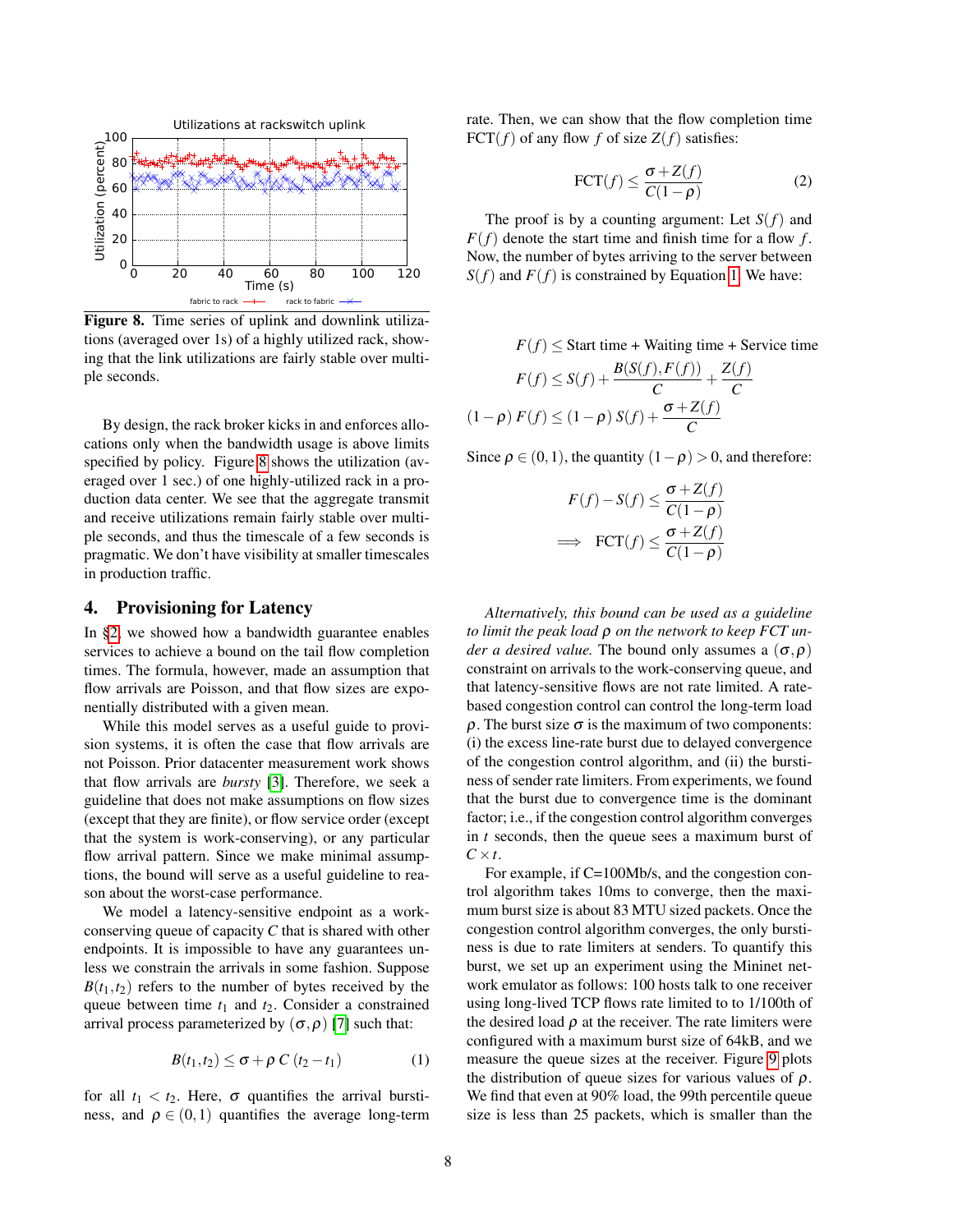

<span id="page-8-0"></span>Figure 9. CDF of queue sizes as a function of load.

maximum burst due to delayed convergence (83 packets), indicating that the burst contribution due to the delayed convergence of congestion control algorithm plays a dominant role in determining the worst case flow completion time.

Though the bound is on the worst case FCT, flows can be reordered (e.g. through prioritization) to achieve better individual FCTs. How a service schedules its own flows in accordance to bandwidth guarantees is completely up to it. We echo the insight of recent work pFabric [alizadeh2013pfabric] that rate control is perhaps a poor choice for fine-grained prioritization across *mice flows* (e.g. flows less than a few 100kB). Parley's rate control is decoupled from the flow's priority. In practice, datacenter measurements [alizadeh2010data, [10\]](#page-13-6) show that most of the bandwidth consumption is from the elephant flows that last long enough to be accurately rate limited (flows between a few MB to 100s of MB last a few msec. to 100s of msec.).

# 5. Implementation

Our prototype of Parley builds on top of  $EyeQ<sup>1</sup>$  $EyeQ<sup>1</sup>$  $EyeQ<sup>1</sup>$  We first briefly review the implementation of the machine shaper in EyeQ, discuss our new improvements, and then describe the implementation of the rack broker and fabric broker. Though we prototyped Parley in software, its control logic (rate brokers) could interface with a hardware datapath (e.g., rate limiters on a NIC, or in switches within the fabric).

#### 5.1 Machine shaper

The machine shaper consists of a transmit and receive side component. As in EyeQ, we use hierarchical rate limits to enforce sharing policies on the transmit side. At a service endpoint on a machine, the rate limiter hierarchy is shown in Figure [10.](#page-8-2) In the hierarchy, rack uplink traffic is controlled by rate limits set by the rack broker (on the service root rate limiter). This means that interand intra-rack traffic share the same rate limit if there is congestion at the rack uplinks; however, when we look at measurements from several datacenters, we see that most of the traffic is *inter-rack*, so we did not optimize for fate sharing. Nevertheless, we could separate interand intra-rack traffic below the service root rate limiter, and have the rack broker set limits only on inter-rack traffic. The rate limiters and rate meters are designed for high throughput using per-CPU datastructures.



<span id="page-8-2"></span>Figure 10. The rate limiter hierarchy at the sender, and rate meters at the receiver, shaded by service type.

# 5.2 Rack broker

We implemented the rack broker as a user-space program in C++. There are many ways to query the aggregate link utilization across services: the program can install counters on the rackswitch and use OpenFlow [\[17\]](#page-13-22) to count the per-service utilization. However, for ease of deployment, we implemented a simple approach to aggregating the (machine,service) counters. The rack broker is distributed across machines, and each machine queries the local machine shaper to obtain a list of (machine,service) pairs. Each machine then broadcasts this list of tuples to other machines in the rack, and aggregates tuples from other machines. Thus, each machine will have its own copy of the list of (machine, service) counters for all machines and services in the rack. Using this information, each machine runs the water-fill algorithm to determine all (machine,service) allocations, and each machine locally enforces allocations for its own services. The machines broadcast the counters using UDP once every *T*rack seconds.

Tolerance to failures: In the absence of rack shaper, the machine shapers fall back gracefully to a max-min fair allocation across receiving VMs/service instances (as in EyeQ). Thus, rack broker failures do not cause global failures. However, the rack broker is highly fault tolerant, as it runs on every machine. If a few machines die, the remaining rack brokers continue working as expected. If the broadcast packets are intermittently lost, the last updated value of (machine,service) is used to compute bandwidth shares. We prevent small rate allocations from sticking permanently by having machine shapers reset their allocations to their static configuration after a long timeout. This timeout value  $T_{\text{track}}^t$  is chosen so that the machine shaper can be certain about a rack broker failure.

<span id="page-8-1"></span><sup>1</sup> <http://jvimal.github.io/eyeq/>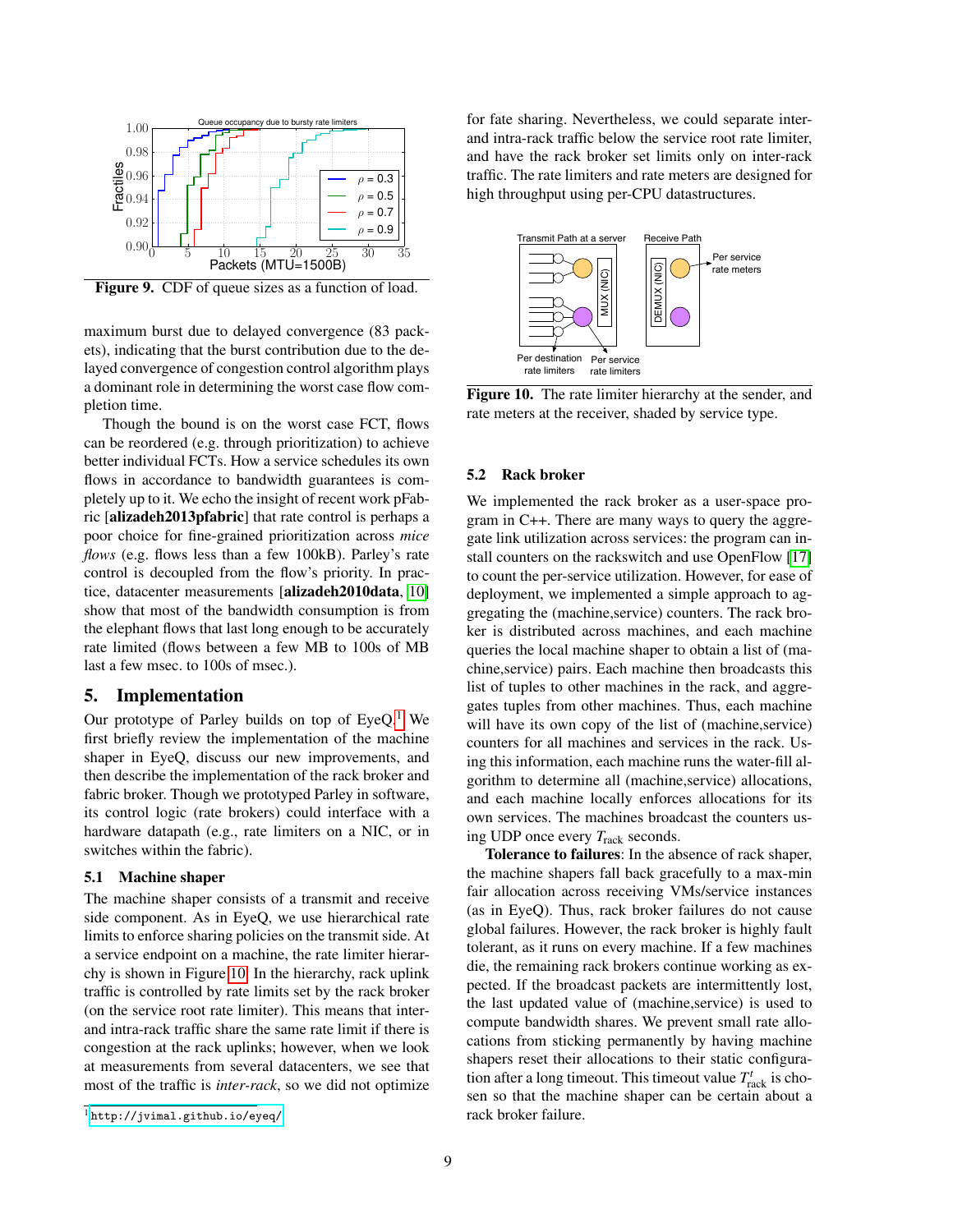# 5.3 Fabric broker

The fabric broker uses the (rack,service) shares for a given rack, to determine new (rack,service) allocations on a per-rack basis. The fabric broker runs relatively infrequently on a few machines spread across the datacenter. On each rack, one of the rack brokers is designated as the leader, and the leader sends the rack-level bandwidth consumption to the fabric broker's service address. As with rack broker, the fabric broker need not be perfectly reliable.

The rack leader sends an RPC to the fabric broker once every 10 seconds. Even with 10000 racks within a cluster, sending 10kB data (which encodes utilizations for over 1000 services) to the fabric shaper consumes only 80Mb/s of traffic at the fabric broker.

Tolerance to failures: The strategy that rack brokers use to handle handle fabric broker failures is exactly the same as the strategy machine shapers use to handle rack broker failures. However, we set a larger timeout,  $T_{\text{fabric}}^t = 50$  seconds. If the rack broker doesn't hear from the fabric broker in 50 seconds, it resets the runtime policy to the statically configured policy.

# 6. Evaluation

We demonstrate that Parley achieves our goals of predictable bandwidth sharing.

Since we built Parley on top of EyeQ, we refer the reader to measurements in the EyeQ paper [\[14,](#page-13-3) §5.1]. Parley inherits EyeQ's results for: (i) low CPU overhead when compared to state-of-the-art software rate limiters; (ii) millisecond-timescale convergence times at the machine shapers.

The new aspects of Parley that we cover are:

- Rack brokers are highly efficient, and consumes less than 2ms wall-clock time to allocate bandwidth to as many as 100k services. The bandwidth overhead is less than 3Mb/s when rack broker interval is 1s. Moreover, they converge to the fair rates within a few seconds.
- In an emulation, the fabric broker converges within 10s to limit the maximum bandwidth consumption across 100 racks.
- The rack broker can control the maximum utilization on the rackswitch, ensuring predictable tail latency for services in the rack, even in the presence of a malicious service that tries to grab all bandwidth.
- Parley, unlike EyeQ, controls tail latency even if the network core is congested, while allowing workconserving allocations to services.

Topology and parameters: Unless otherwise noted, we use a leaf-spine topology, where 9 rackswitches are connected to 2 spine switches in a bipartite graph as shown in Figure [11](#page-9-0) . There are 10 hosts under each of the 9 rackswitches. Each host has a 10Gb/s NIC. The

| <b>RCP</b> aggressiveness     | $\alpha$              | 0.5        |
|-------------------------------|-----------------------|------------|
| <b>RCP</b> time interval      | T                     | $200\mu s$ |
| Rack broker frequency         | $T_{\rm{rock}}$       | 1s         |
| Fabric broker frequency       | $T_{\text{fabric}}$   | 10s        |
| Rack broker timeout at ma-    | $T_{\rm rock}^t$      | 5s         |
| chine broker                  |                       |            |
| Fabric broker timeout at rack | $T_{\text{fabric}}^t$ | 50s        |
| broker                        |                       |            |
| ECN marking threshold         |                       | 80kB       |

<span id="page-9-1"></span>Table 1. Parameters used in evaluating Parley.



<span id="page-9-0"></span>Figure 11. Topology of the testbed. The network is oversubscribed by a factor of 1.25 (100Gb/s to 80Gb/s) at the rackswitch.

network is oversubscribed 1:1.25 at the rackswitch. We use the Parley parameters shown in Table [1.](#page-9-1)

#### 6.1 Machine shaper microbenchmarks

Graceful degradation during network congestion: The machine shaper senses congestion when link utilization approaches capacity, which is not sufficient if the network is congested. Hence, the machine shaper also uses ECN feedback from the network to back off when links are congested. We evaluate this scenario by having two service instances under different racks send traffic to two their respective receivers under the same rack, but on two different machines. We induce network congestion by disabling all but one fabric link at the receiving rackswitch, creating a 2-to-1 over-subscription at the rackswitch.

Figure [12](#page-10-1) highlights an important point that the machine shaper must operate at a fast enough timescale. At time  $t=0$ , only one service is active. At  $t=40s$ , both services are active, causing network congestion; therefore, bandwidth is shared almost equally (Jain's Fairness Index is 0.99). At time t=60s, we increased *T* from  $200\mu s$ to 1ms; notice that the machine shaper is now too slow to guarantee fair shares across receivers, as the transport layer (TCP) also backs off due to network congestion.

If we were allowed to change TCP to back off less aggressively, or to use UDP, a 1ms timescale for reaction time would be sufficient. We discuss the tradeoffs between accurate and coarse-grained rate limiting and its impact on flow completion times in [§7.](#page-12-1)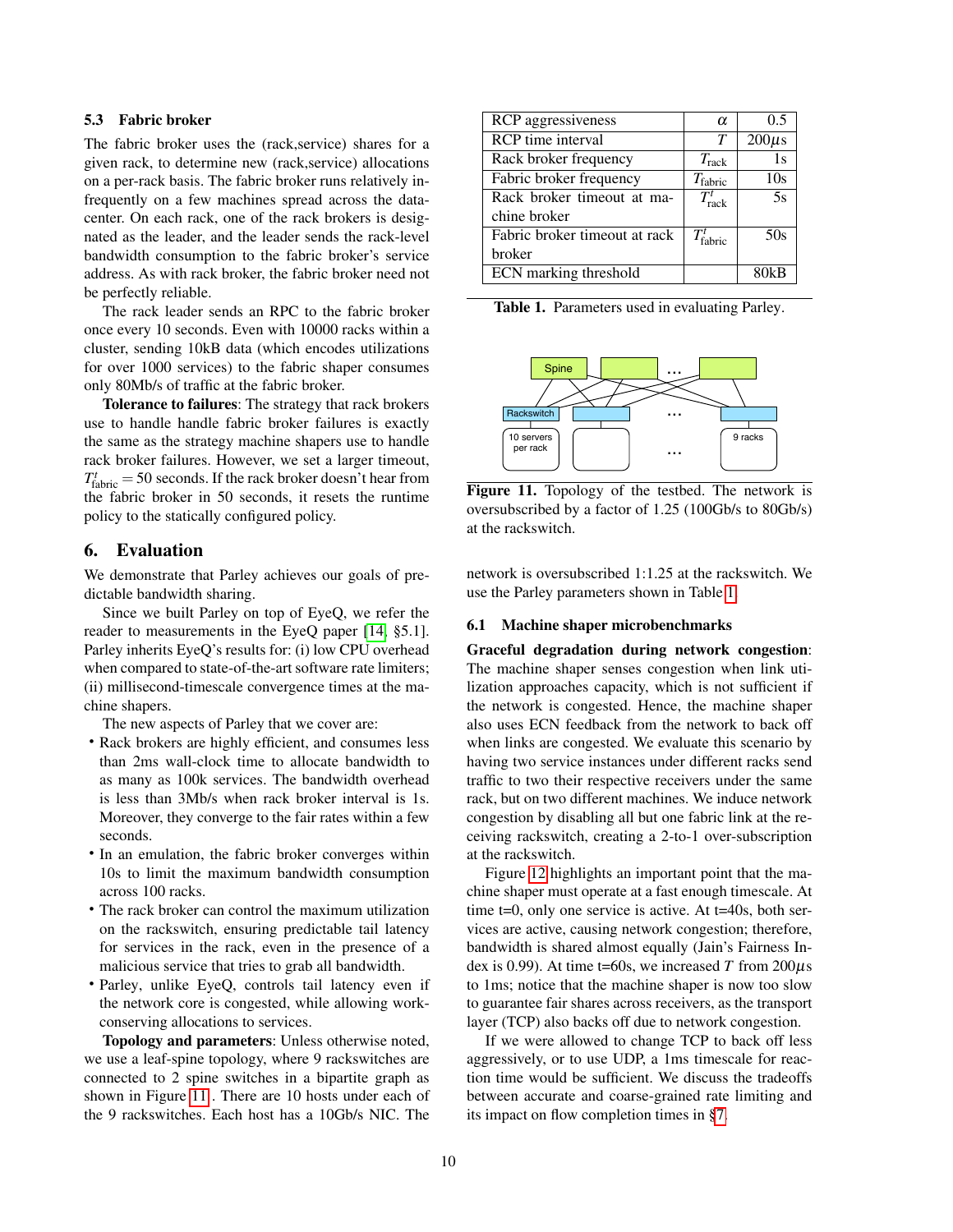

<span id="page-10-1"></span>Figure 12. When there is network congestion at the rackswitch, Parley gracefully falls back to a sharing model where receivers get (almost) equal shares of the network bottleneck link.

## 6.2 Microbenchmarks: Rack and Fabric brokers

Bandwidth overhead: In our rack broker implementation, each machine broadcasts its own service utilizations to other machines under the rack. Each service can be represented as a 4B integer, and its utilization as another 4B floating point number. At 8B per service, even 1000 bandwidth-intensive services in a rack would generate only 8KB of data, plus some overhead for packet headers. If there are 40 machines in a rack, unicasting this data to each machine once/sec would cost less than 3Mb/s per machine.

Computation overhead: The rack broker repeatedly computes hierarchical max-min shares among *N* services. Table [2](#page-10-2) shows the wall-clock time of computing these shares for a single level in a hierarchy, for various values of *N* (using one core of a 2.4GHz Linux desktop machine). We initialized demands randomly such that the load is close to the capacity. Although our implementation of the water-fill algorithm [\[4,](#page-13-5) Sec. 6.5.2] is  $O(N^2)$ , the wall-clock time to convergence scales well with *N*. This is because every iteration of the waterfill satisfies the demand for *at least* one service, and we track demands with a precision of 1Mb/s. Thus, it does not take more than ∼80000 iterations to water-fill 80Gb/s capacity.

<span id="page-10-2"></span>

| N | 100 | 1k | 10k                                                                     | 100k |
|---|-----|----|-------------------------------------------------------------------------|------|
|   |     |    | Time $\vert 2 \mu s \vert 12 \mu s \vert 320 \mu s \vert 1.6 \text{ms}$ |      |

Table 2. Average wall-clock time per iteration of maxmin share computation.

Convergence speed: The hierarchical max-min algorithm converges in *one invocation*, and therefore the convergence speed only depends on the speed of exchanging information and the computation time. The rack broker can also work at the rate of 10 times per second, consuming 30Mb/s bandwidth, converging to the allocations in 100ms. In practice, however, we found 1s



<span id="page-10-3"></span>Figure 13. At  $t=0$ , we start the fabric broker, and it takes 10s for it to take effect. However, once the fabric broker starts to allocate bandwidth, it converges within a few iterations (at t=30s) and limits the tenant's usage to <20Mb/s, despite its bursty traffic pattern.

time granularity to be sufficient in ensuring isolation, as the machine shaper works at faster timescales to ensure the network does not experience persistent congestion.

Fabric broker: To test the convergence of the fabric broker at large scale, we emulated a 100 rack cluster in Mininet [\[11\]](#page-13-23) with one tenant that is rate limited to 20Mb/s. Each rack has a 100Mb/s link to the fabric; it picks another rack at random and sends a UDP data burst for 5s, and sleeps for another 2s until t=300s (on-off). In another experiment, the traffic is less bursty (steady): it does not sleep for 2s, but instead, it immediately sends traffic to another random rack. The burst time is smaller than the 10s interval at which the racks communicate with the fabric broker. Figure [13](#page-10-3) shows the time series of the aggregate utilization of the tenant: as we can see, the fabric broker converges after the first burst, and within a few iterations, the tenant is limited to its 20Mb/s, 50Mb/s, 100Mb/s, 150Mb/s, 20Mb/s and back to 100Mb/s every 50s (to illustrate convergence). In practice, the rack broker will ensure the initial burst does not adversely affect the performance of other services within the rack. This global service limit would not be feasible with proposals such as EyeQ/ElasticSwitch, as the service's per-rack limit depends on bandwidth usages of other racks.

#### <span id="page-10-0"></span>6.3 Macrobenchmarks

Policy: We demonstrate how Parley can protect the rackswitch links from persistent congestion on a real (i.e., non-emulated) network. On each machine in the topology, we instantiate two service endpoints A and B, each of which is given equal bandwidth at the machine level. At the rack uplink, service A is given at most 30Gb/s, and service B is given at least 30Gb/s, but the peak load on the rack is limited to 60Gb/s. Recall that Parley's final allocation depends on the most constrained resource.

Throughput protection: One of the racks is designated as the receiver. The traffic pattern consists of longlived transfers between every pair of sender and receiver (a full mesh). Figure [14](#page-11-0) shows the utilization of each service at the receiving rackswitch. At the start of the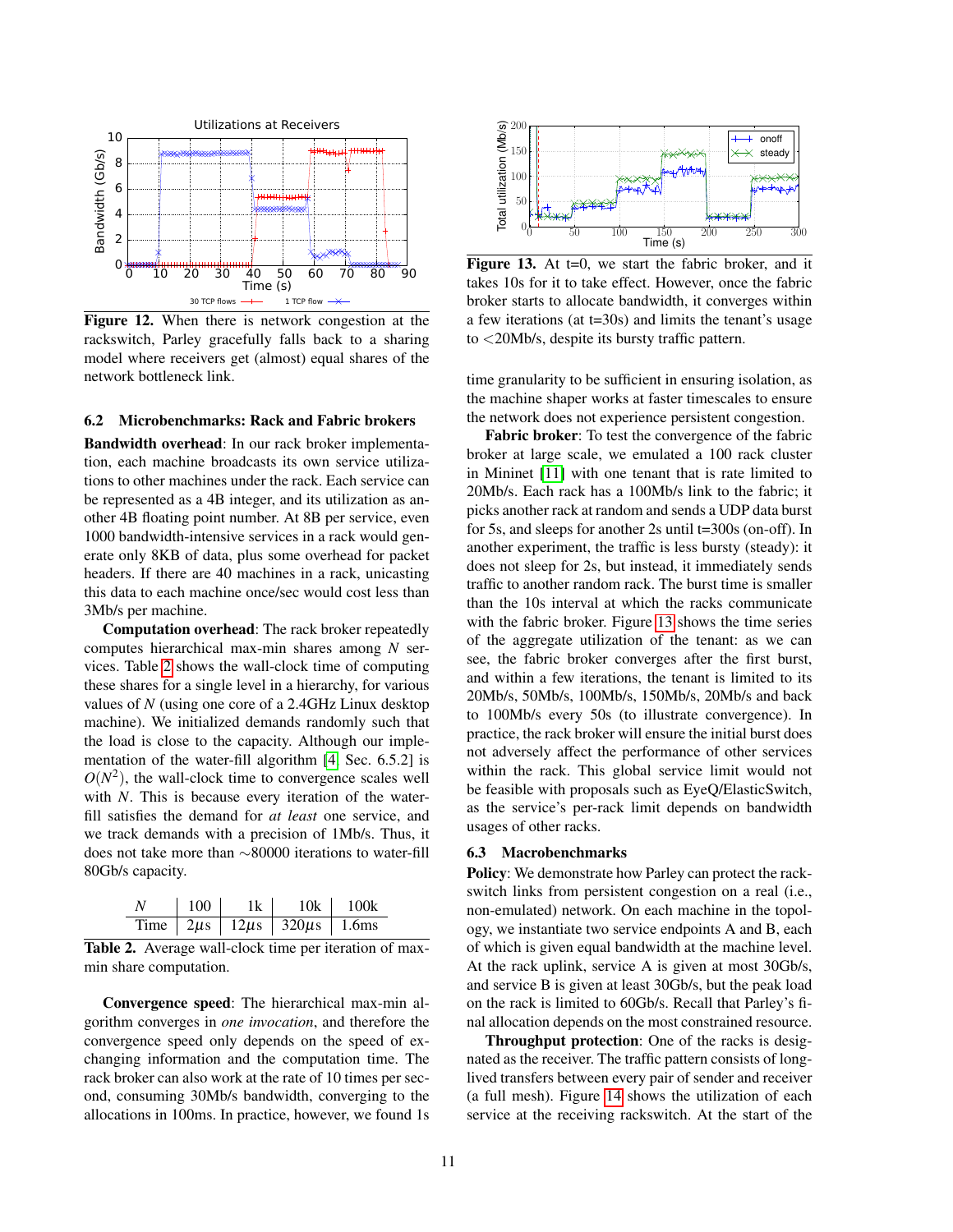

<span id="page-11-0"></span>Figure 14. Two services A and B sharing limited rackswitch capacity. Service A can consume at most 30Gb/s, while service B can consume at least 30Gb/s but the total is limited to 60Gb/s. The utilization data is obtained every second, and the plot marks are every 30s.

experiment, only service A is active; notice that it uses only 30Gb/s. At about T=300s, we start service B, which takes around 50s to ramp up. Parley converges faster than the time it takes for all flows of service B to ramp up, but by the time all flows are running at full line rate, service B is able to utilize its full 30Gb/s link capacity. When service A finishes, service B is able to utilize all the remaining capacity up to 60Gb/s.

Latency protection: Using the same policy as above, we show how Parley can protect the latency of a service against high-rate adversarial traffic. We run the same configuration as above, and both services mimic a client-server workload with all-to-all communication between senders spread across all but one rack, and receivers in the one remaining rack. There are 24 TCP connections between each (service,machine) pair.

Service A initiates 200kB transfers using RPCs such that *its* total ingress offered load is 14% of the receivers' rackswitch capacity. Service B uses 1MB RPCs such that the *total ingress offered load* on the rackswitch is 15%, 50%, 70% and >100%. Table [3](#page-11-1) shows the 99th percentile FCT of 200kB RPCs, while we varied the total load at the rackswitch. The mean RPC inter-arrival time  $t<sub>u</sub>$  is chosen to match the load, and the inter-arrivals are sampled uniformly at random between 0 and  $2t_{\mu}$ . The 99th percentile FCT is computed after running for 20 minutes.

The results in Table [3](#page-11-1) show, not surprisingly, that Parley does not significantly affect latency at offered loads below 100%. The table also shows that service A's latency increases with the total offered load, even though A's offered load is constant, since it is sharing contention points with service B. Therefore, one must assume that B is fully utilizing its maximum bandwidth allocation when deriving a tail-latency bound for A.

These results also demonstrate that without Parley, the tail latency of service A can become very large when

|              | Total offered load at receiver rackswitch |                                        |                                       |                           |  |  |
|--------------|-------------------------------------------|----------------------------------------|---------------------------------------|---------------------------|--|--|
| Service      | 15%                                       | 50%                                    | 70%                                   | $>100\%$                  |  |  |
|              | Without guarantees                        |                                        |                                       |                           |  |  |
| A            | 2.34ms                                    | $3.50$ ms                              | 6.17ms                                | 939.79ms                  |  |  |
| B            | 7.89ms                                    |                                        | $7.64 \text{ms}$   14.30 ms           |                           |  |  |
|              | With EyeQ guarantees                      |                                        |                                       |                           |  |  |
| $\mathsf{A}$ | 2.33ms                                    |                                        |                                       | $3.44$ ms 6.03ms 701.26ms |  |  |
| B            | 9.12ms                                    |                                        | $7.71 \text{ms} \mid 14.19 \text{ms}$ |                           |  |  |
|              | With Parley guarantees                    |                                        |                                       |                           |  |  |
| A            | 2.34ms                                    | 3.42ms                                 | $6.08$ ms                             | $38.74$ ms <sup>*</sup>   |  |  |
| B            | 9.34ms                                    |                                        | $7.62 \text{ms} \mid 15.07 \text{ms}$ |                           |  |  |
|              | <b>Bounds</b> (equation 2)                |                                        |                                       |                           |  |  |
| A            | $9.01$ ms                                 | $15.32 \text{ms} \,   25.53 \text{ms}$ |                                       | 38.30ms                   |  |  |
| B            |                                           | $9.77$ ms   16.60ms   27.67ms          |                                       |                           |  |  |

<span id="page-11-1"></span>Table 3. The 99th percentile RPC completion time, as a function of the total load offered at the receiver rackswitch, with and without (w/o) Parley. The bounds on tail latency are computed using equation [2.](#page-7-3) As indicated in boldface, the latency without Parley suffers at high utilization.

B tries to increase its load past its allocated capacity, but Parley protects A's tail latency. Naturally, B's own tail latency becomes unbounded when its load exceeds its guaranteed bandwidth. Since the over-subscription is at the receiving rackswitch, and the load is uniformly spread across machines under that switch, Parley's protection is primarily due to the rack broker's allocations.

The total load at the rackswitch was limited to 60Gb/s (or about 80% of its capacity). For this experiment, the machine shaper iterates every 500µs to recompute  $R(t)$ , and it converges (in the worst case) to within 30 iterations, to allocations within 0.01% of the ideal rate, regardless of the number of flows [\[14\]](#page-13-3). In practice, we found that fewer than 15 iterations suffice. Thus, the burst size  $\sigma$  can be bounded and is dominated by the convergence time of the congestion control algorithm. Table [3](#page-11-1) also shows the bounds on the flow completion time computed using Equation [2.](#page-7-3) As we can see, the bounds are useful indicators of performance at high load. The bounds are a bit pessimistic at lower loads as the bounds are calculated making no assumptions on the arrival process; with more assumptions, they can be improved.

Parley improves over EyeQ because it can control tail latency even when services A and B are given workconserving allocations, and therefore could congest the network fabric. In this scenario, these services will saturate the rackswitch uplink, causing overload at congestion point (iii) in Figure [2.](#page-1-1) Since EyeQ assumes a congestion-free core it cannot control tail latency in such scenarios; instead, EyeQ will default to a TCP-like behavior as highlighted in Table [3.](#page-11-1)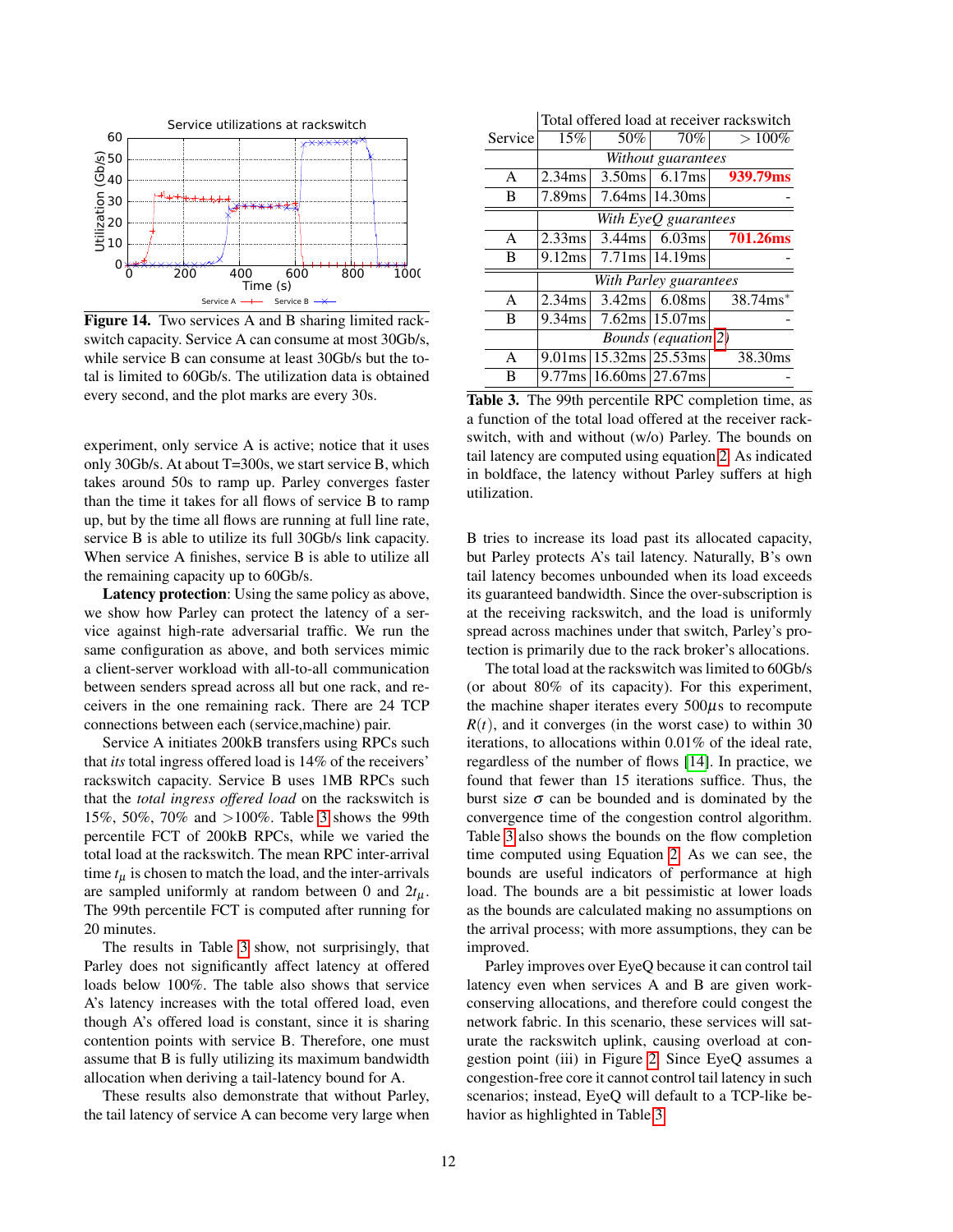

<span id="page-12-3"></span>Figure 15. To rate limit or not: Rate limiting and accurate pacing improves sharing but increases RPC completion times.

In EyeQ, the only solution that would control tail latency would be to do admission control on service instances, ensuring that the rack uplink bandwidth is never over-committed. In other words, EyeQ could not support work-conserving allocations, and instead would have to cap (for example) each of the ten instances of both services to 3Gb/s, so as to limit the total allocation to 60Gb/s and prevent any congestion. Such static allocations, however, could waste a large fraction of the scarce uplink bandwidth if either service is inactive or lightly loaded, while the other is highly loaded. In contrast to EyeQ, Parley dynamically adjusts each service's allocation, thus maximizing resource utilization under the constraint of limited tail latency.

Remark: Table [3](#page-11-1) shows results averaged over 3 runs. The standard deviation was under 0.3ms, except (a) in the highlighted cases, where the means exceed 700ms, the std. dev. is above 100ms, and (b) in the case marked '\*,' where during one run, two (out of ten) rack brokers in the receiving rack crashed. In the latter case, the remaining eight rack brokers continued to function and under-estimated the total ingress utilization, which re-sulted in excessive 99th percentile latency.<sup>[2](#page-12-2)</sup> We have not yet re-run this experiment with 3 bug-free runs.

## <span id="page-12-1"></span>7. Discussion

Timescales for traffic shaping: As the authors of EyeQ noted [\[14,](#page-13-3) §2.2], rate control must be fast enough to react before queues build up and increase latency for competing flows. However, we also found that such fast and accurate rate control can also hurt the completion times of RPC transfers. This insight is not specific to Parley, but applies to any bandwidth management scheme targeted at an environment with relatively high bandwidth and low latency.

To understand this, consider the scenario in Figure [15,](#page-12-3) where service receives three 2.5MB RPCs at the same time, and then waits for 10ms; thus, its demand oscillates between 0 and 6Gb/s (measured over 10ms) every 20ms. Suppose our policy limits the service to 3Gb/s; over a period of 20ms, its usage complies with the policy. However, over a 10ms interval (e.g., from 0– 10ms), the service exceeds its allocation by 3Gb/s.

If we use a fast-acting rate-control mechanism, the service is always precisely rate limited, so demand from 0–10ms spills over to the next interval. This means that all RPCs take 20ms to finish. If, however, the service is not rate-limited at all, all of its RPCs will finish in 10ms, thus halving the maximum completion time. This highlights a fundamental tradeoff between accurate rate guarantees and RPC completion times. However, it is difficult to upper bound the rate-limiting burst size, as the example in Figure [15](#page-12-3) still holds if RPC sizes (and timescales) are scaled up by a factor of 10.

Thus, at the machine shaper, the service rate limiters should have a configurable burst size for coarse-grained rate limiting, and rate meters should have a configurable time interval to measure ingress utilizations. In general, the burst size of a latency-sensitive service should be higher than a collocated throughput-sensitive service. This burst size approach is a special case of the more general *fair service curves*[\[26\]](#page-13-24), an approach to decouple rate guarantees from delay guarantees. A rule of thumb is to set burst sizes larger than the size of RPCs that have low-latency requirements.

Tighter latency bounds: The latency bound shown in Equation [2](#page-7-3) depends both on the capacity *C* and on the total load  $\rho$  on the network queues, and increases steeply as load increases (i.e. as  $\rho \rightarrow 1$ ). Thus, if the resulting latency bounds are unacceptable, either (a) low-latency RPCs must not be exposed to load offered by other services, which can be achieved by prioritization, or (b) network capacity should be increased. Parley helps in two ways: (i) it can control the peak utilization at the rack uplinks/downlinks regardless of the number of service endpoints under the rack; (ii) Parley serves as a useful monitoring and protection mechanism for buggy services that might consume more bandwidth than what is specified according to a policy.

# 8. Conclusion

We presented Parley, a framework to flexibly and predictably share datacenter bandwidth across services at the machine, rack, and fabric levels. We showed showed how to systematically decompose a sharing objective into rack-local and machine-local objectives. On a cluster of 90 machines, we demonstrated that Parley is able to meet its goals. We also outlined how predictable bandwidth shares can help services maintain low tail latencies, despite potentially malicious traffic patterns of collocated jobs.

#### References

<span id="page-12-0"></span>[1] Hitesh Ballani, Keon Jang, Thomas Karagiannis, Changhoon Kim, Dinan Gunawardena, and Greg

<span id="page-12-2"></span> $2$ The 99th percentile latency from the three runs were 15.54ms, 16.07ms, and 84.62ms.